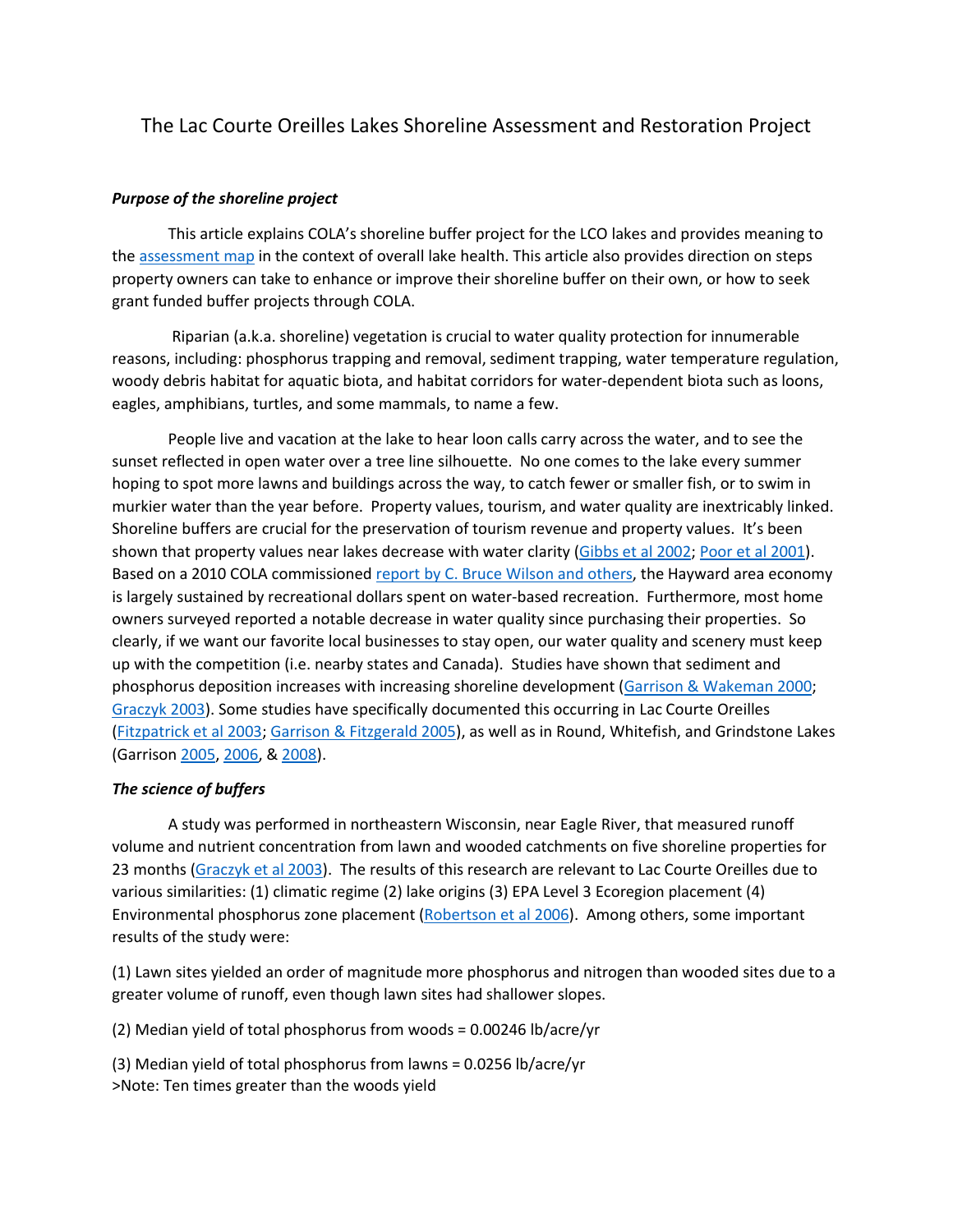(4) Soil type may be a better predictor of runoff volume than slope because the lowest slope in the study produced the most runoff, likely due to the fine-grained lacustrine soil at that site.

(5) Shade and evapotranspiration (root uptake) played an important role in soil moisture and soil temperature.

The Gracyk et al. study discussed above looked at runoff and nutrients from small catchments of a uniform cover type, "lawn" or "woods." In reality, shoreline properties are an assortment of cover types, including various impervious surfaces, lawns, wooded areas, random trees, mulch, sparse vegetation, cultivars, etc. It is also important to remember that there can be a cocktail of pollutants in runoff; even though this article is primarily discussing phosphorus, other contaminants to consider are house hold cleaners, chemicals and solvents, pesticides, herbicides, and vehicle fluids. Shoreline vegetation can keep those pollutants out of the lake by intercepting the flow of runoff. This is why many shoreline buffers are often referred to as "filter strips." The molecules of phosphorus and many pollutants bind to sediment grains and get carried to water bodies in runoff water (Figure 1). Additionally, sediment carried in runoff will eventually muck up the lake bottom and bury the original substrate of sand, gravel, and rocks that many fish need to spawn. Aquatic insects and mussels are an important part of lake ecology and will also suffer from sedimentation of the lake bottom. Plus, who wants to wade out on a lake bottom of squishy muck?



Figure 1. Cartoon of pollutants "hitching a ride" on the grains of sediment during runoff events. Adapted from the *Journal of Environmental Science and Technology*, April 1989.

# *The LCO lakes shoreline assessment*

The [Total Maximum Daily Load \(TMDL\)](http://www.cola-wi.org/tmdl-study) study for LCO shows that shoreline properties and direct drainage areas contribute 1,933 lbs of phosphorus each year to LCO. In order to achieve the total phosphorus goal of 10 parts per billion lake wide average, we will need to reduce the 1,933 lbs by 517 lbs/year. LCO shoreline property owners can reduce nearly 200 lbs of phosphorus/year by enhancing or establishing buffers where none exist. The [LCO Lake Management Plan](http://www.cola-wi.org/lake-management-plan) (February 2011) set a goal of having 100% of properties on the LCO lakes with Sawyer County Ordinance compliant buffers.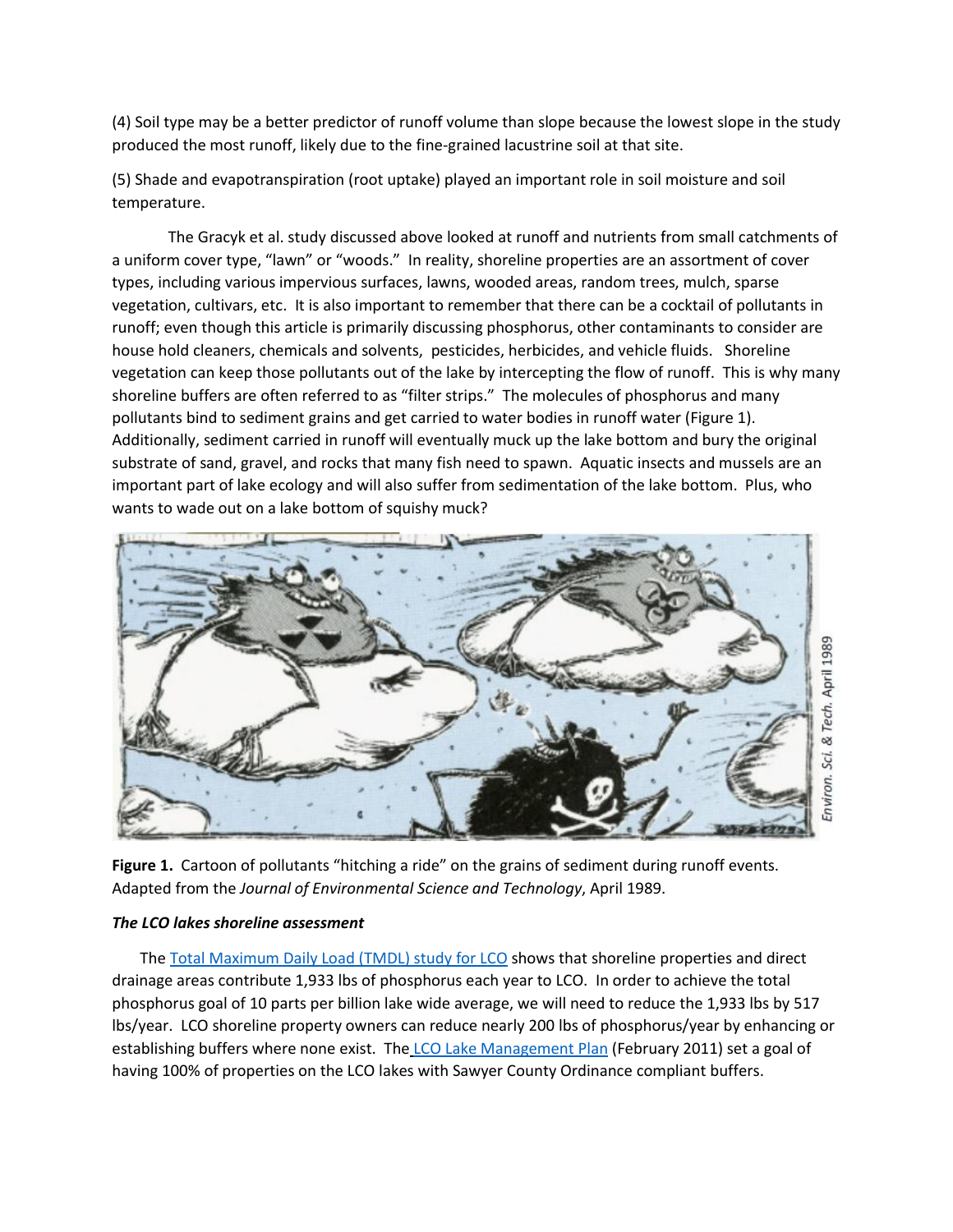The shoreline assessment was conducted to record existing shoreline conditions around the LCO lakes to identify properties where enhancement or establishment of shoreline buffers would move toward the 100% buffered properties goal, and thus achieve the reduction of 200 lbs of phosphorus discharge per year.

In the summers of 2012 and 2015, information on the extent of shoreline vegetative cover, erosion, slope, and seawalls was recorded about each waterfront property on the LCO lakes. Note that seawalls are installations of a wood or concrete wall directly between the water and land, not to be confused with retaining walls, which have land on both sides. Using Sawyer County tax parcel data, in all, 797 properties were rated. Photos were taken in an attempt to represent the important characteristics of each property. Points were assigned for each parameter based on visual estimates made of the properties from the water front. Then, those points were summed for each property, assigning it a representative, relative value for risk to lake health via runoff and/or habitat loss. The greatest amount of points possible, fifteen, represents areas where shoreline management is needed most on the LCO Lakes. The lowest amount of points possible, zero, are parcels that had a seemingly perfect riparian buffer at the time of data collection. This was a "from the water" assessment method, and therefore may not be a 100% accurate assessment for every parcel. Properties were then grouped into five categories. Categorical divisions were made based on patterns of similarity regarding the level of management needed to achieve optimal shoreline buffer conditions. For practical purposes, the results were translated onto [a color-coded map](http://www.cola-wi.org/shoreline-map) and made public on the COLA website.

#### *Results of assessment*

The histogram below shows the results of the assessment's priority calculations (Figure 2). Fortunately, most properties (481) appear to already be at or near optimal shoreline buffer conditions (Categories 1 and 2). This suggests that maintenance and conservation efforts of these buffers will be as important as restoration efforts to LCO's future. The 314 properties in Categories 3, 4, and 5 are properties where shoreline buffer enhancement or establishment are necessary to reduce sediment and phosphorus discharge to the LCO Lakes. The category groupings were made as follows:

Category 1: priority score = 0-2

Category 2: priority score = 3-5

Category 3: priority score = 6-9

Category 4: priority score = 10-13

Category 5: priority score = 14-15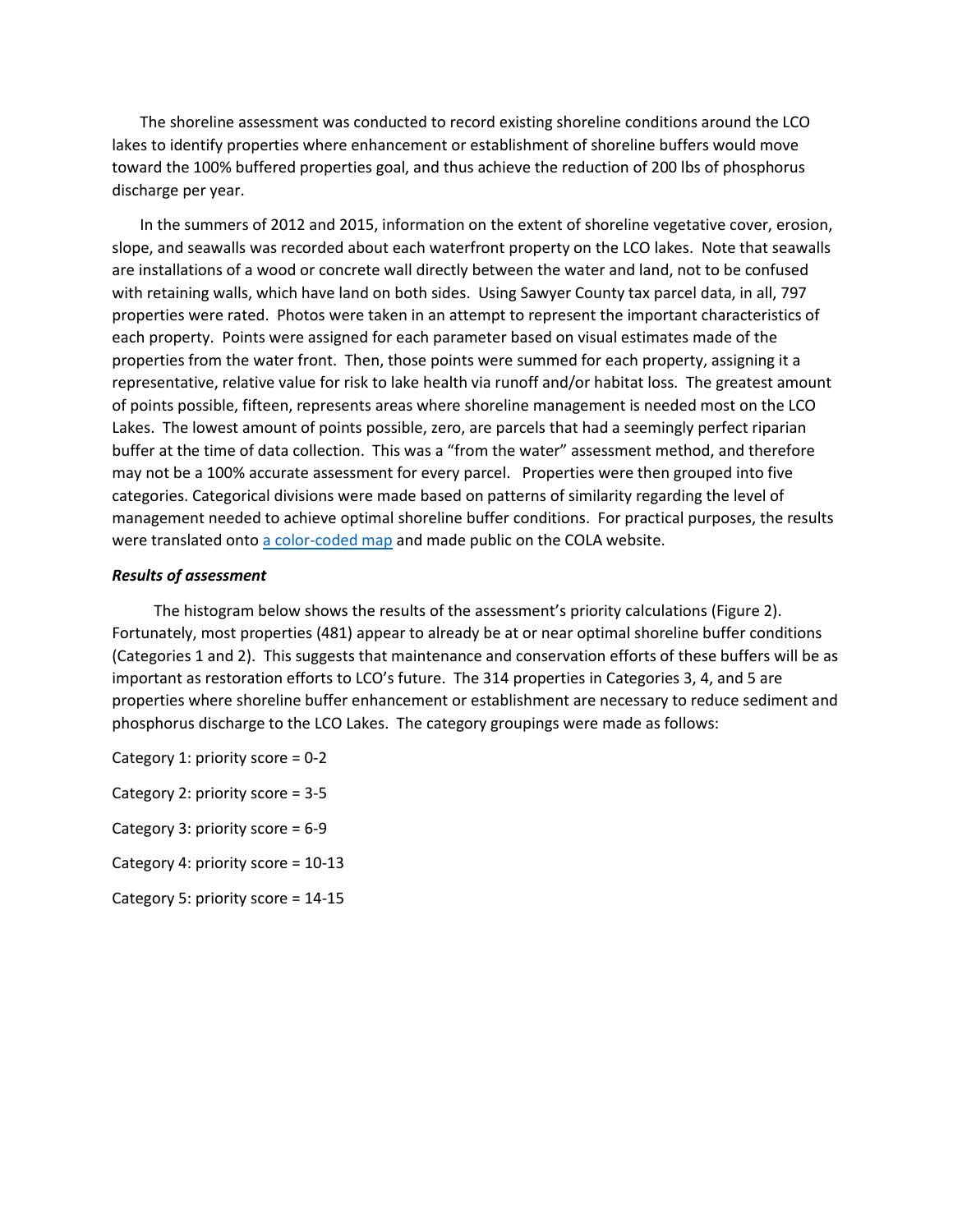



# *General category descriptions*

*Category 1-* Fully vegetated buffer; various slopes; little erosion noticed; no seawalls. Category 1 properties were found all over the two lakes, with the least frequency in the central basin (northern and southern shoreline).

*Category 2-* Most with fully vegetated buffers, but also steep slopes and erosion or a seawall, or both. Some with less vegetated areas, but shallower slope and no seawalls, and few with erosion. Most of LCO's seawalls were found on properties in this category. None with substantial areas of lawn in the buffer zone. No notable distribution pattern of Category 2 properties.

*Category 3-* Most with areas of lawn centrally located on the property, bracketed by fully vegetated areas between properties. The nuance in this group mostly lies in the width of the vegetation that exists on either side of the lawn area, ranging from 5-30 feet. Many properties in this category had moderate to steep slopes and erosional features. Most erosion found was mild shoreline erosion of sand/sandy soils seemingly due to wave activity and lack of strong roots along the lawns. Some upland areas were candidates for sheet erosion, often with bare soil that slopes into the lake, likely boat launches. No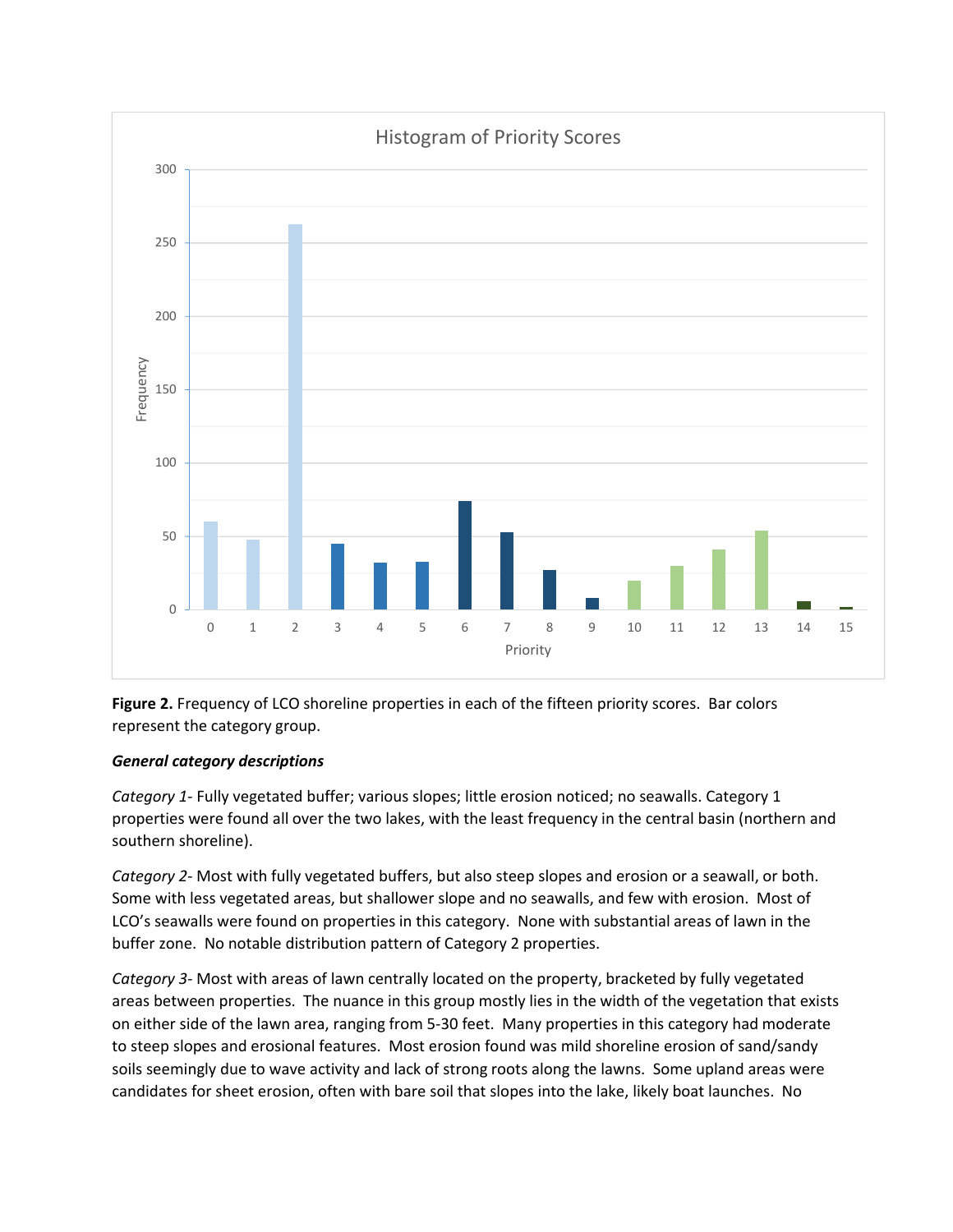notable distribution pattern of Category 3 properties except that little to none were found in the southwest corner of Big LCO.

*Category 4-* All properties with substantial areas of lawn in the buffer zone, bracketed mostly by 0-10 feet of vegetation, although few properties did have as much as 20 feet of vegetated area along the edges (property lines). Even though the properties with mostly lawn tended to have shallower slopes than their more wooded counterparts, more erosion was found on the mostly-lawn properties due to likely occurrence of sheet erosion down sparsely vegetated slopes. Category 4 properties can be found all over LCO, with notably few on Victory Heights or Little LCO.

*Category 5-* All but one property with zero vegetation in buffer zone. Most moderate to steep slopes, with erosion being found on the steeper sloped properties. One seawall. Various types of erosion noticed, mostly on sloping bare soils/sand. No apparent distribution pattern.

# *Recommended actions steps by category*

There are a number of things land owners can do to mitigate the pollutant load from their properties. Obviously, changing your soil type or slope to reduce runoff is not very practical. The single most important thing shoreline residents can do to protect the lake is maintain a vegetated shoreline buffer. Below is a list of basic steps that shoreline property owners should take to move toward achieving optimal buffer conditions. Check with the **Sawyer County Zoning and Conservation** office to inquire about the [appropriate plants for your area](http://cola-wi.org/media/appropriate plants for your area.pdf) and soil type.

*Category 1-* Conservation and management: keep watch for erosion at Ordinary High Water Mark (OHWM) and on slopes

*Category 2-* Conservation and management: keep watch for erosion at OHWM and on slopes; allow existing woods to expand; address existing erosion by vegetating or installing [erosion logs](http://www.erosioncontrol-products.com/coirlog.html) and vegetation; replace seawalls with engineered/biodegradable logs and deep-rooted, native vegetation.

*Category 3-* Stop mowing lawn at least 35 feet from the lake/land shoreline; add deep-rooted vegetation to shoreline and slopes to address erosion; replace backyard boat launches with vegetation, consider a hardy natural ground cover if you intend to use this area frequently, for launching and landing kayaks, for example.

*Categories 4 & 5-* [Contact COLA](http://www.cola-wi.org/contact-us) about establishing a vegetated buffer and vegetating slopes to address erosion.

# *How to get started*

[Contact COLA](http://www.cola-wi.org/contact-us) to discuss funding assistance for a shoreline project. Some people have already completed shoreline projects to improve their properties, and it didn't cost them a penny. Of late, there has been a steady increase of shoreline properties donning tall grass at the edge, where LCO residents are proudly protecting the lake rather than mowing to the water. Again, most properties on LCO have nearly perfect shoreline conditions. Those property owners are a big reason that LCO is still so beautiful; hopefully others will follow their example and preserve the lake for generations to come.